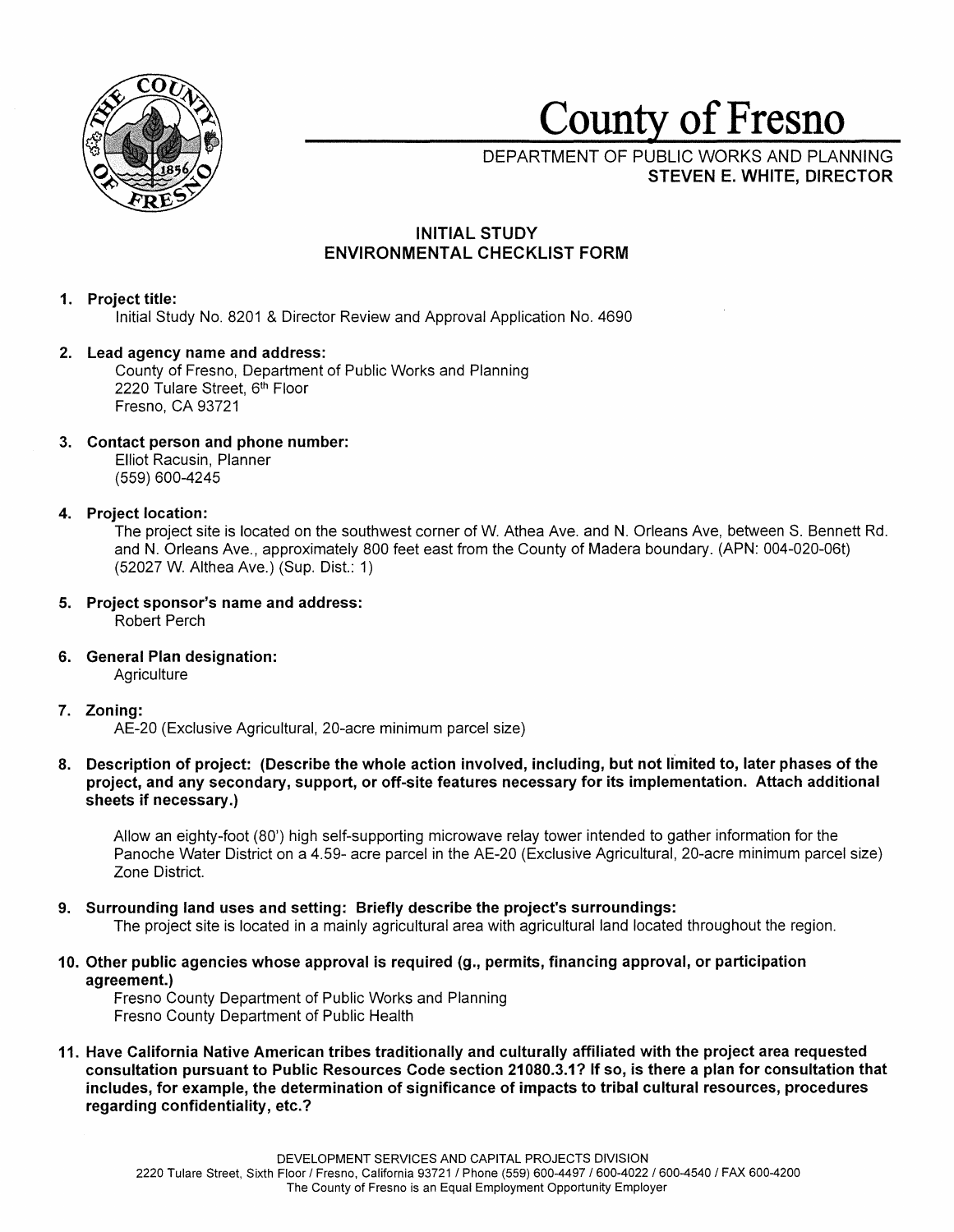Participating California Native American Tribes were notified of the subject application and given the opportunity to enter into consultation with the County of Fresno to address potential cultural resources. Participating California Native American Tribes did not enter into consultation with the County on the project and no concerns were expressed with the project.

NOTE: Conducting consultation early in the CEQA process allows tribal governments, lead agencies, and project proponents to discuss the level of environmental review, identify and address potential adverse impacts to tribal cultural resources, and reduce the potential for delay and conflict in the environmental review process. (See Public Resources Code section 21080.3.2.) Information may also be available from the California Native American Heritage Commission's Sacred Lands File per Public Resources Code section 5097.96 and the California Historical Resources Information System administered by the California Office of Historic Preservation. Please also note that Public Resources Code section 21082.3(c) contains provisions specific to confidentiality.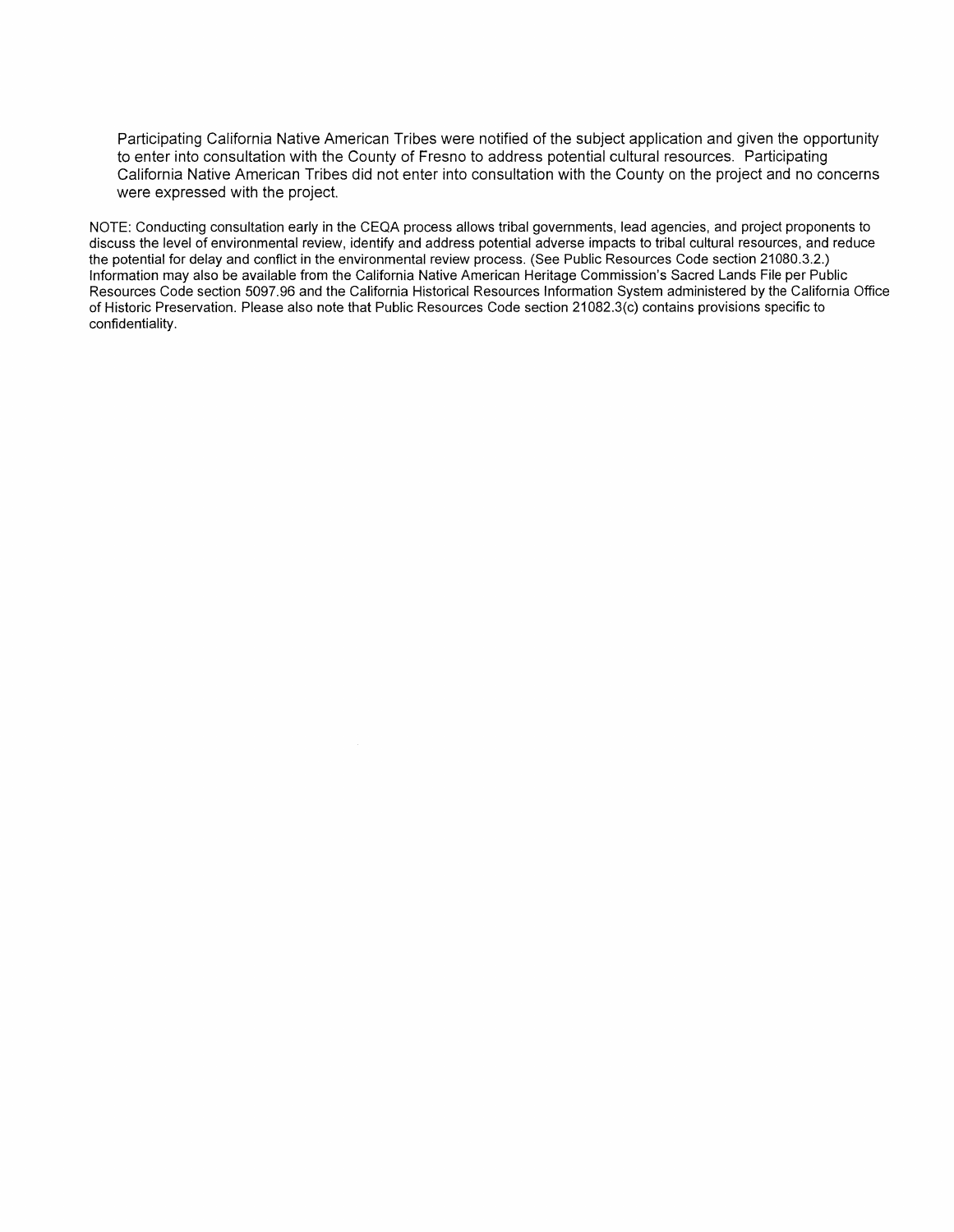## **ENVIRONMENTAL FACTORS POTENTIALLY AFFECTED:**

The environmental factors checked below would be potentially affected by this project, involving at least one impact that is a "Potentially Significant Impact" as indicated by the checklist on the following pages.

|       | Aesthetics                         | Agriculture and Forestry Resources |
|-------|------------------------------------|------------------------------------|
|       | <b>Air Quality</b>                 | <b>Biological Resources</b>        |
|       | <b>Cultural Resources</b>          | Energy                             |
|       | Geology/Soils                      | <b>Greenhouse Gas Emissions</b>    |
|       | Hazards & Hazardous Materials      | Hydrology/Water Quality            |
|       | Land Use/Planning                  | <b>Mineral Resources</b>           |
| Noise |                                    | Population/Housing                 |
|       | <b>Public Services</b>             | Recreation                         |
|       | Transportation                     | <b>Tribal Cultural Resources</b>   |
|       | Utilities/Service Systems          | Wildfire                           |
|       | Mandatory Findings of Significance |                                    |

## **DETERMINATION OF REQUIRED ENVIRONMENTAL DOCUMENT:**

On the basis of this initial evaluation:

- D I find that the proposed project **COULD NOT** have a significant effect on the environment. **A NEGATIVE DECLARATION WILL BE PREPARED.**
- $[$  $\bowtie$  I find that although the proposed project could have a significant effect on the environment, there will not be a significant effect in this case because the Mitigation Measures described on the attached sheet have been added to the project. **A MITIGATED NEGATIVE DECLARATION WILL BE PREPARED.** 
	- D I find the proposed project **MAY** have a significant effect on the environment, and an **ENVIRONMENTAL IMPACT REPORT** is required
	- D I find that as a result of the proposed project, no new effects could occur, or new Mitigation Measures would be required that have not been addressed within the scope of a previous Environmental Impact Report.

**PERFORMED BY: REVIEWED BY:** 

**Elliot Racusin.**  $\mathcal{L}/\mathcal{L}$ 

**Date:**  $\frac{5/2}{22}$ 

David Randall, Senior )<br>2

G:\4360Devs&Pln\PROJSEC\PROJDOCS\DRA\4600-4699\4690\CEQA\DRA 4690 IS Checklist.docx

Date: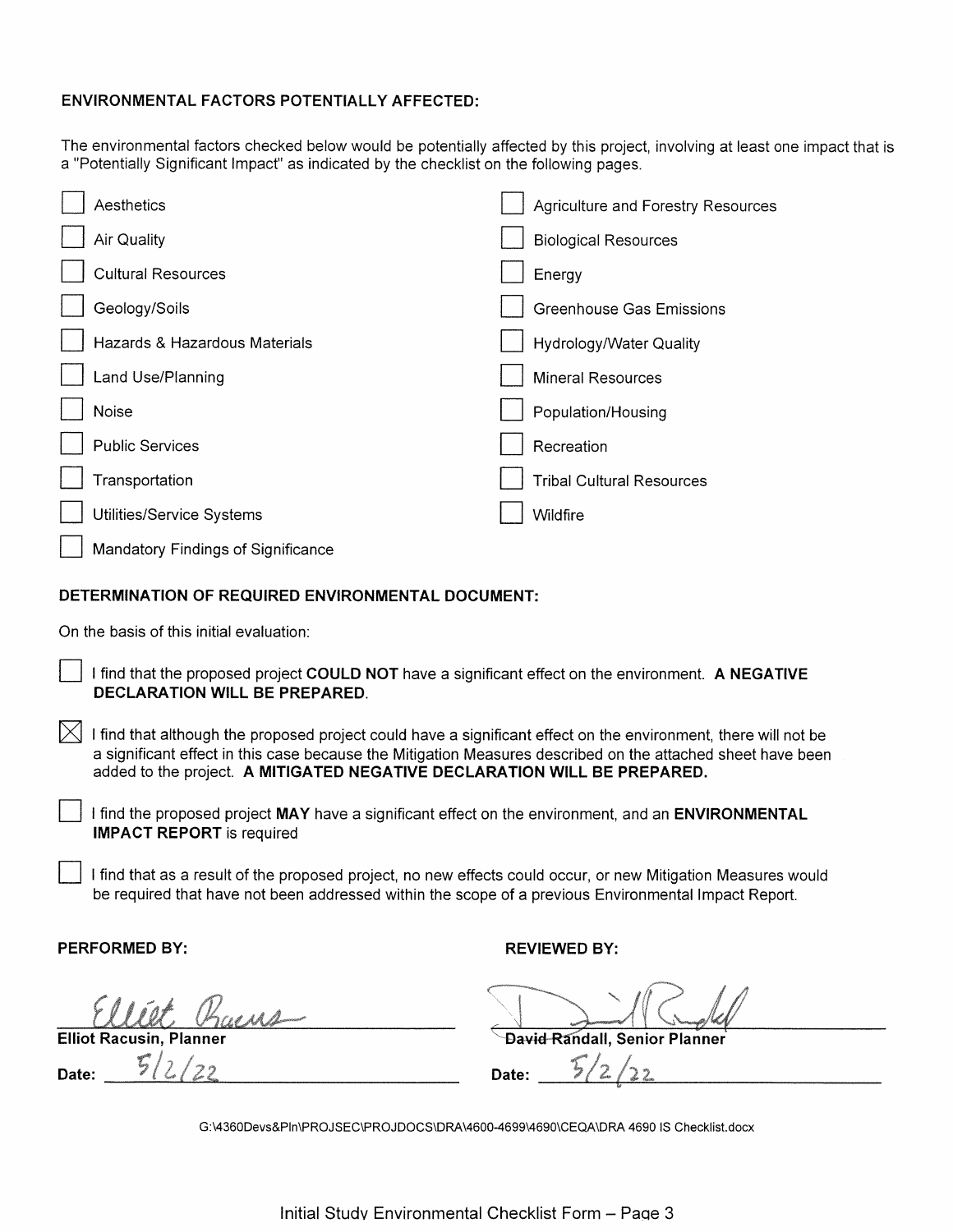## **INITIAL STUDY ENVIRONMENTAL CHECKLIST FORM Initial Study No. 8182 and Classified Conditional Use Permit Application No. 3732**

The following checklist is used to determine if the proposed project could potentially have a significant effect on the environment. Explanations and information regarding each question follow the checklist.

 $1 = No$  Impact

- 2 = Less Than Significant Impact
- 3 = Less Than Significant Impact with Mitigation Incorporated
- 4 = Potentially Significant Impact

#### I. AESTHETICS

Except as provided in Public Resources Code Section 21099, would the project:

2. a) Have a substantial adverse effect on a scenic vista?

- \_2.\_\_ b) Substantially damage scenic resources, including, but not limited to, trees, rock outcroppings, and historic buildings within a state scenic highway?
- \_2.\_\_ c) In non-urbanized areas, substantially degrade the existing visual character or quality of public views of the site and its surroundings? (Public views are those that are experienced from publicly accessible vantage point). If the project is in an urbanized area, would the project conflict with applicable zoning and other regulations governing scenic quality?
- 2 d) Create a new source of substantial light or glare that would adversely affect day or nighttime views in the area?

#### II. AGRICULTURAL AND FORESTRY RESOURCES

In determining whether impacts to agricultural resources are significant environmental effects, lead agencies may refer to the California Agricultural Land Evaluation and Site Assessment Model (1997) prepared by the California Dept. of Conservation as an optional model to use in assessing impacts on agriculture and farmland. In determining whether impacts to forest resources, including timberland, are significant environmental effects, lead agencies may refer to information compiled by the California Department of Forestry and Fire Protection regarding the state's inventory of forest land, including the Forest and Range Assessment Project and the Forest Legacy Assessment project; and forest carbon measurement methodology in Forest Protocols adopted by the California Air Resources Board. Would the project:

- 2. a) Convert Prime Farmland, Unique Farmland, or Farmland of Statewide Importance, as shown on the maps prepared pursuant to the Farmland Mapping and Monitoring Program of the California Resources Agency, to non-agricultural use?
- \_2.\_\_ b) Conflict with existing zoning for agricultural use, or a Williamson Act Contract?
- \_1\_ c) Conflict with existing zoning for forest land, timberland or timberland zoned Timberland Production?
- 1 d) Result in the loss of forest land or conversion of forest land to non-forest use?
- \_2.\_\_ e) Involve other changes in the existing environment which, due to their location or nature, could result in conversion of Farmland to non-agricultural use or conversion of forest land to non-forest use?

#### III. AIR QUALITY

Where available, the significance criteria established by the applicable air quality management district or air pollution control district may be relied upon to make the following determinations. Would the project:

- 1 a) Conflict with or obstruct implementation of the applicable Air Quality Plan?
- \_1\_ b) Result in a cumulatively considerable net increase of any criteria pollutant for which the project region is nonattainment under an applicable federal or state ambient air quality standard?
- \_1\_ c) Expose sensitive receptors to substantial pollutant concentrations?
- \_1\_ d) Result in other emissions (such as those leading to odors) adversely affecting a substantial number of people?

#### IV. BIOLOGICAL RESOURCES

#### Would the project:

- 1 a) Have a substantial adverse effect, either directly or through habitat modifications, on any species identified as a candidate, sensitive, or special-status species in local or regional plans, policies, or regulations, or by the California Department of Fish and Wildlife or U.S. Fish and Wildlife Service?
- 1 b) Have a substantial adverse effect on any riparian habitat or other sensitive natural community identified in local or regional plans, policies, regulations, or by the California Department of Fish and Wildlife or U.S. Fish and Wildlife Service?
- \_1\_ c) Have a substantial adverse effect on state or federallyprotected wetlands (including, but not limited to, marsh, vernal pool, coastal, etc.) through direct removal, filling, hydrological interruption, or other means?
- 2 d) Interfere substantially with the movement of any native resident or migratory fish or wildlife species or with established native resident or migratory wildlife corridors, or impede the use of native wildlife nursery sites?
- \_1\_ e) Conflict with any local policies or ordinances protecting biological resources, such as a tree preservation policy or ordinance?
- 1 f) Conflict with the provisions of an adopted Habitat Conservation Plan, Natural Community Conservation Plan, or other approved local, regional, or state Habitat Conservation Plan?

#### V. CULTURAL RESOURCES

#### Would the project:

- *i* a) Cause a substantial adverse change in the significance of a historical resource pursuant to Section 15064.5?
- *i* b) Cause a substantial adverse change in the significance of an archaeological resource pursuant to Section 15064.5?
- *i* c) Disturb any human remains, including those interred outside of formal cemeteries?

## VI. ENERGY

## Would the project:

- 2. a) Result in potentially significant environmental impact due to wasteful, inefficient, or unnecessary consumption of energy resources, during project construction or operation?
- \_2.\_\_ b) Conflict with or obstruct a state or local plan for renewable energy or energy efficiency?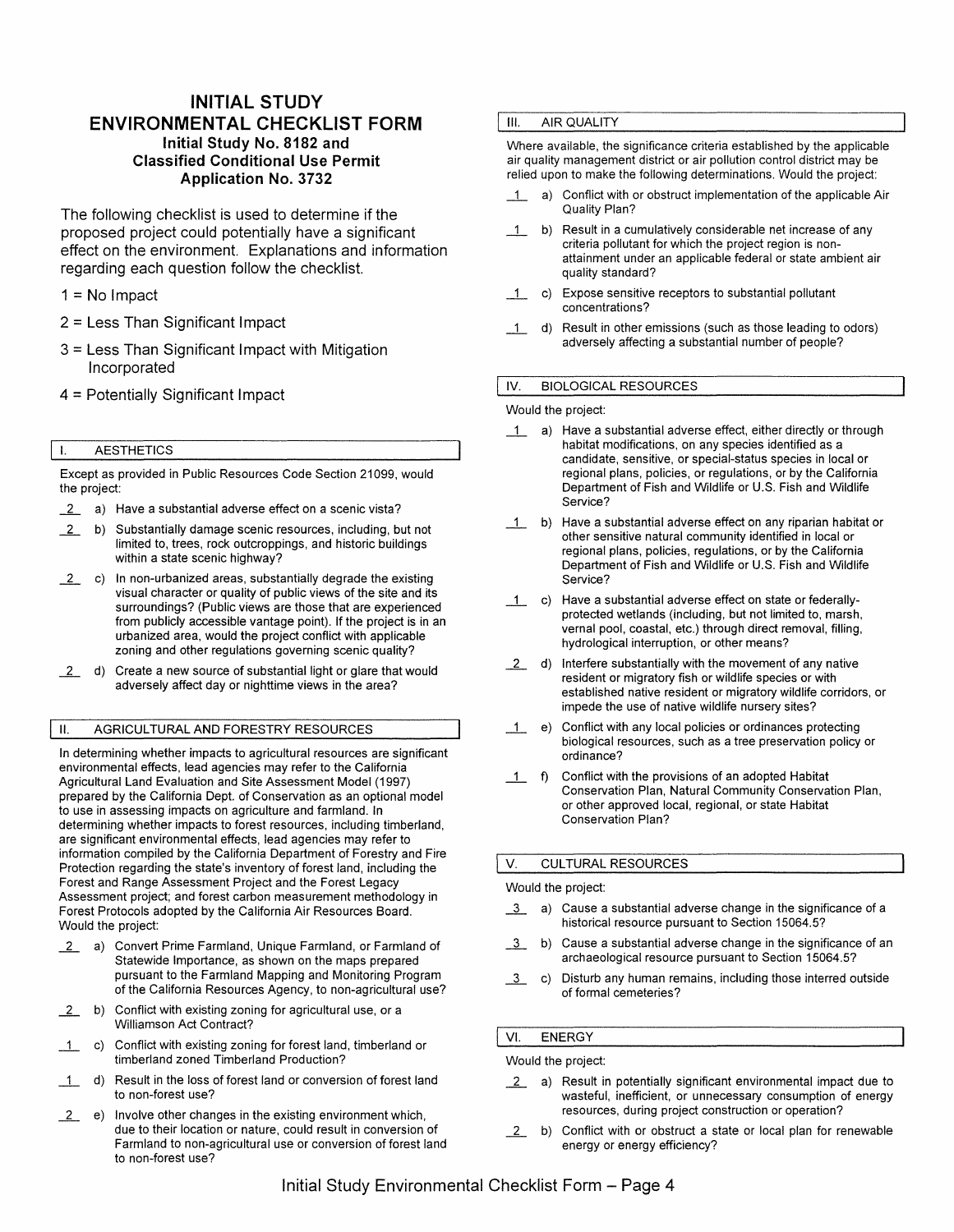#### VII. GEOLOGY AND SOILS

Would the project:

- a) Directly or indirectly cause potential substantial adverse effects, including the risk of loss, injury, or death involving:
- 1 i) Rupture of a known earthquake fault, as delineated on the most recent Alquist-Priolo Earthquake Fault Zoning Map issued by the State Geologist for the area or based on other substantial evidence of a known fault?
- $\perp$ ii) Strong seismic ground shaking?
- $\perp$ iii) Seismic-related ground failure, including liquefaction?
- $\overline{1}$ iv) Landslides?
- $\overline{1}$ b) Result in substantial soil erosion or loss of topsoil?
- $\perp$ c) Be located on a geologic unit or soil that is unstable, or that would become unstable as a result of the project, and potentially result in on- or off-site landslide, lateral spreading, subsidence, liquefaction, or collapse?
- 1 d) Be located on expansive soil as defined in Table 18-1-B of the Uniform Building Code (1994), creating substantial direct or indirect risks to life or property?
- \_1\_ e) Have soils incapable of adequately supporting the use of septic tanks or alternative waste water disposal systems where sewers are not available for the disposal of waste water?
- \_1\_ f) Directly or indirectly destroy a unique paleontological resource or site or unique geologic feature?

#### VIII. GREENHOUSE GAS EMISSIONS

Would the project:

- $2$  a) Generate greenhouse gas emissions, either directly or indirectly, that may have a significant impact on the environment?
- 1 b) Conflict with an applicable plan, policy or regulation adopted for the purpose of reducing the emissions of greenhouse gases?

#### IX. HAZARDS AND HAZARDOUS MATERIALS

Would the project:

- \_1\_ a) Create a significant hazard to the public or the environment through the routine transport, use, or disposal of hazardous materials?
- \_1\_ b) Create a significant hazard to the public or the environment through reasonably foreseeable upset and accident conditions involving the release of hazardous materials into the environment?
- 1 c) Emit hazardous emissions or handle hazardous or acutely hazardous materials, substances, or waste within one-quarter mile of an existing or proposed school?
- \_1\_ d) Be located on a site which is included on a list of hazardous materials sites compiled pursuant to Government Code Section 65962.5 and, as a result, would it create a significant hazard to the public or the environment?
- \_1\_ e) For a project located within an airport land use plan or, where such a plan has not been adopted, within two miles of a public airport or public use airport, would the project result in a safety hazard or excessive noise for people residing or working in the project area?
- \_1\_ f) Impair implementation of or physically interfere with an adopted emergency response plan or emergency evacuation plan?
- 1 g) Expose people or structures, either directly or indirectly, to a significant risk of loss, injury or death involving wildland fires?

#### X. HYDROLOGY AND WATER QUALITY

Would the project:

- 1 a) Violate any water quality standards or waste discharge requirements or otherwise substantially degrade surface or ground water quality?
- \_1\_ b) Substantially decrease groundwater supplies or interfere substantially with groundwater recharge such that the project may impede sustainable groundwater management of the basin?
- \_1\_ c) Substantially alter the existing drainage pattern of the site or area, including through the alteration of the course of a stream or river or through the addition of impervious surfaces, in a manner which would result in substantial erosion or siltation on or off site?
- $1$  i) Result in substantial erosion or siltation on- or off-site;
- $\overline{1}$ Substantially increase the rate or amount of surface runoff in a manner which would result in flooding on- or offsite;
- $1$ iii) Create or contribute runoff water which would exceed the capacity of existing or planned stormwater drainage systems or provide substantial additional sources of polluted runoff; or
- \_1\_ iv) Impede or redirect flood flows?
- 1 d) In flood hazard, tsunami, or seiche zones, risk release of pollutants due to project inundation?
- \_1\_ e) Conflict with or obstruct implementation of a water quality control plan or sustainable groundwater management plan?

#### XI. LAND USE AND PLANNING

Would the project:

- 1 a) Physically divide an established community?
- \_1\_ b) Cause a significant environmental impact due to a conflict with any land use plan, policy, or regulation adopted for the purpose of avoiding or mitigating an environmental effect?

#### XII. MINERAL RESOURCES

Would the project:

- 1 a) Result in the loss of availability of a known mineral resource that would be of value to the region and the residents of the state?
- \_1\_ b) Result in the loss of availability of a locally-important mineral resource recovery site delineated on a local General Plan, Specific Plan or other land use plan?

#### **XIII. NOISE**

Would the project result in:

- $2$  a) Generation of a substantial temporary or permanent increase in ambient noise levels in the vicinity of the project in excess of standards established in the local general plan or noise ordinance, or applicable standards of other agencies?
- 2 b) Generation of excessive ground-borne vibration or groundborne noise levels?
- $2$  c) For a project located within the vicinity of a private airstrip or an airport land use plan or, where such a plan has not been adopted, within two miles of a public airport or public use airport, would the project expose people residing or working in the project area to excessive noise levels?

#### XIV. POPULATION AND HOUSING

Would the project:

\_1\_ a) Induce substantial unplanned population growth in an area, either directly (for example, by proposing new homes and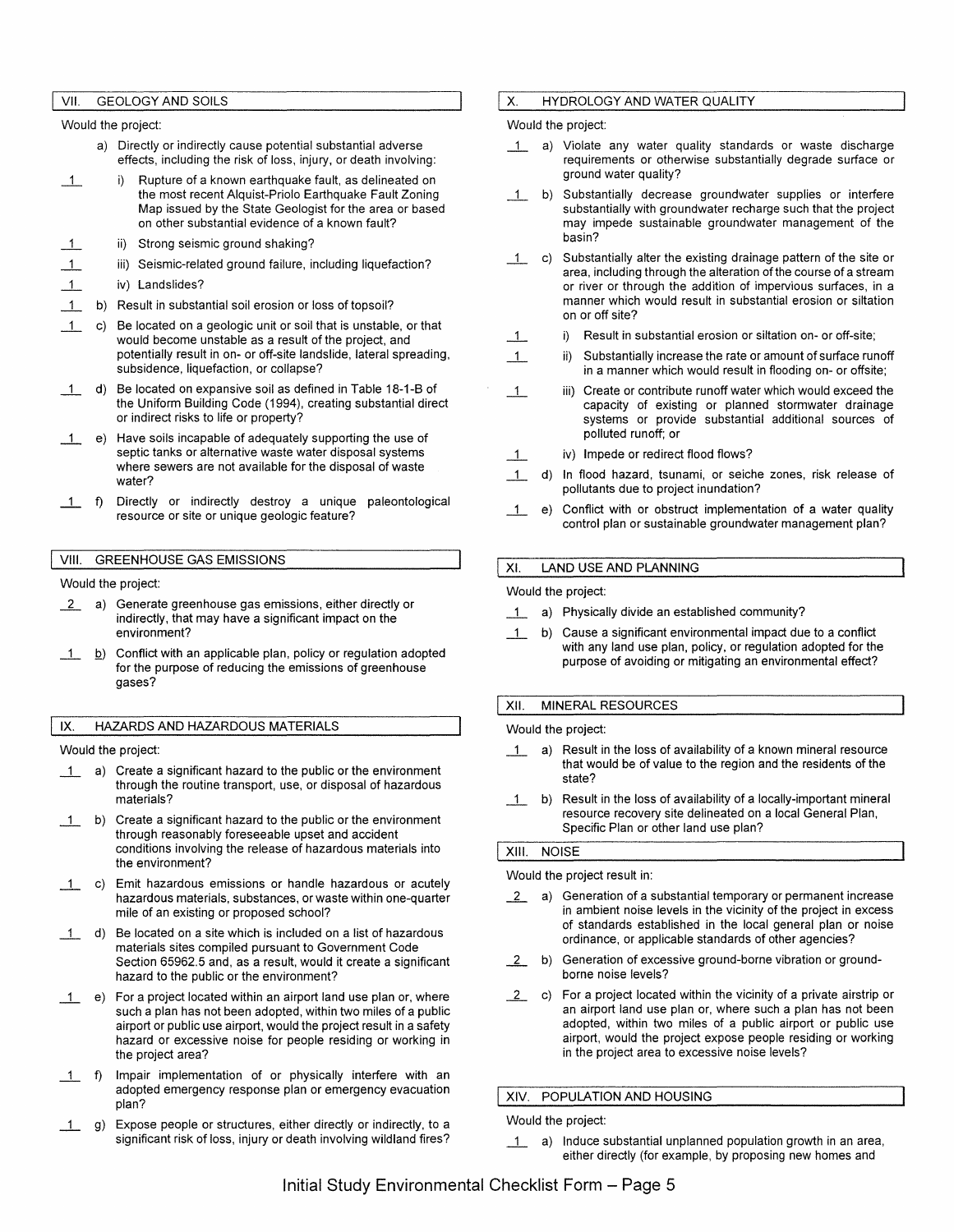businesses) or indirectly (for example, through extension of roads or other infrastructure)?

\_1\_ b) Displace substantial numbers of existing people or housing, necessitating the construction of replacement housing elsewhere?

#### XV. PUBLIC SERVICES

Would the project:

- \_1\_ a) Result in substantial adverse physical impacts associated with the provision of new or physically-altered governmental facilities, or the need for new or physically-altered governmental facilities, the construction of which could cause significant environmental impacts, in order to maintain acceptable service ratios, response times or other performance objectives for any of the public services:
- 1 i) Fire protection?
- \_1\_ ii) Police protection?
- \_1\_ iii) Schools?
- \_1\_ iv) Parks?
- 1 v) Other public facilities?

## XVI. RECREATION

#### Would the project:

- \_1\_ a) Increase the use of existing neighborhood and regional parks or other recreational facilities such that substantial physical deterioration of the facility would occur or be accelerated?
- \_1\_ b) Include recreational facilities or require the construction or expansion of recreational facilities, which might have an adverse physical effect on the environment?

#### **XVII. TRANSPORTATION**

#### Would the project:

- \_2\_ a) Conflict with a program, plan, ordinance or policy addressing the circulation system, including transit, roadway, bicycle and pedestrian facilities?
- 2 b) Would the project conflict or be inconsistent with CEQA Guidelines section 15064.3, subdivision (b)?
- \_1\_ c) Substantially increase hazards due to a geometric design feature (e.g., sharp curves or dangerous intersections) or incompatible uses (e.g., farm equipment)?
- \_1\_ d) Result in inadequate emergency access?

#### XVIII. TRIBAL CULTURAL RESOURCES

#### Would the project:

- *i* a) Would the project cause a substantial adverse change in the significance of a tribal cultural resource, defined in Public Resources Code section 21074 as either a site, feature, place, cultural landscape that is geographically defined in terms of the size and scope of the landscape, sacred place, or object with cultural value to a California Native American tribe, and that is:
- 13 i) Listed or eligible for listing in the California Register of Historical Resources, or in a local register of historical resources as defined in Public Resources Code section 5020.1 (k), or
- **1** ii) A resource determined by the lead agency, in its discretion and supported by substantial evidence, to be significant pursuant to criteria set forth in subdivision (c) of Public

Resources Code Section 5024.1. In applying the criteria set forth in subdivision (c) of Public Resource Code Section 5024.1, the lead agency shall consider the significance of the resource to a California Native American tribe?

#### **XIX.** UTILITIES AND SERVICE SYSTEMS

#### Would the project:

- \_1\_ a) Require or result in the relocation or construction of new or expanded water, wastewater treatment or storm water drainage, electric power, natural gas, or telecommunications facilities, the construction or relocation of which could cause significant environmental effects?
- \_2\_ b) Have sufficient water supplies available to serve the project and reasonably foreseeable future development during normal, dry and multiple dry years?
- \_1\_ c) Result in a determination by the wastewater treatment provider which serves or may serve the project that it has adequate capacity to serve the project's projected demand in addition to the provider's existing commitments?
- \_1\_ d) Generate solid waste in excess of State or local standards, or in excess of the capacity of local infrastructure, or otherwise impair the attainment of solid waste reduction goals?
- \_2\_ e) Comply with federal, state, and local management and reduction statutes and regulations related to solid waste?

#### XX. WILDFIRE

If located in or near state responsibility areas or lands classified as very high fire hazard severity zones, would the project:

- \_1\_ a) Substantially impair an adopted emergency response plan or emergency evacuation plan?
- 1 b) Due to slope, prevailing winds, and other factors, exacerbate wildfire risks, and thereby expose project occupants to, pollutant concentrations from a wildfire or the uncontrolled spread of a wildfire?
- \_1\_ c) Require the installation or maintenance of associated infrastructure (such as roads, fuel breaks, emergency water sources, power lines or other utilities) that may exacerbate fire risk or that may result in temporary or ongoing impacts to the environment?
- \_1\_ d) Expose people or structures to significant risks, including downslope or downstream flooding or landslides, as a result of runoff, post-fire slope instability, or drainage changes?

#### XXI. MANDATORY FINDINGS OF SIGNIFICANCE

#### Would the project:

- \_1\_ a) Have the potential to substantially degrade the quality of the environment, substantially reduce the habitat of a fish or wildlife species, cause a fish or wildlife population to drop below self-sustaining levels, threaten to eliminate a plant or animal community, substantially reduce the number or restrict the range of a rare or endangered plant or animal or eliminate important examples of the major periods of California history or prehistory?
- \_2\_ b) Have impacts that are individually limited, but cumulatively considerable? ("Cumulatively considerable" means that the incremental effects of a project are considerable when viewed in connection with the effects of past projects, the effects of other current projects, and the effects of probable future projects)
- \_1\_ c) Have environmental effects, which will cause substantial adverse effects on human beings, either directly or indirectly?